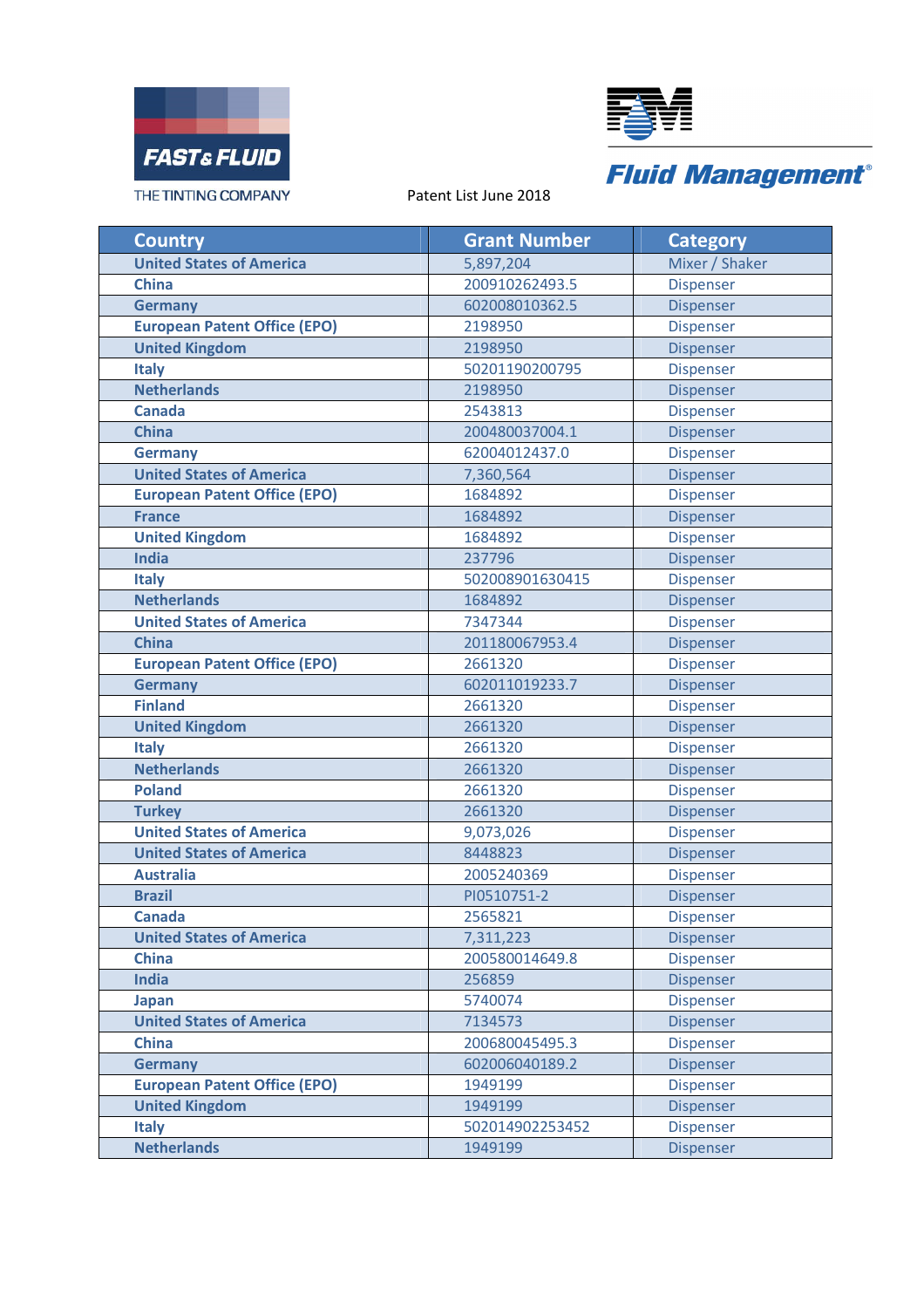



| <b>United States of America</b>     | 7527078          | <b>Dispenser</b> |
|-------------------------------------|------------------|------------------|
| Canada                              | 2507306          | Dispenser        |
| <b>United States of America</b>     | 7,228,879        | <b>Dispenser</b> |
| <b>European Patent Office (EPO)</b> | 1134186          | <b>Dispenser</b> |
| <b>France</b>                       | 1134186          | <b>Dispenser</b> |
| <b>United Kingdom</b>               | 1134186          | Dispenser        |
| <b>Italy</b>                        | 502003901134489  | <b>Dispenser</b> |
| <b>Netherlands</b>                  | 1134186          | Dispenser        |
| <b>Germany</b>                      | 60100263.6       | Dispenser        |
| <b>United States of America</b>     | 6,273,298 B      | Dispenser        |
| <b>China</b>                        | 201480016141.0   | <b>Dispenser</b> |
| <b>China</b>                        | ZL201280015671.4 | Dispenser        |
| <b>European Patent Office (EPO)</b> | 2691169          | <b>Dispenser</b> |
| <b>Germany</b>                      | 2691169          | <b>Dispenser</b> |
| <b>France</b>                       | 2691169          | <b>Dispenser</b> |
| <b>United Kingdom</b>               | 2691169          | Dispenser        |
| <b>Italy</b>                        | 2691169          | Dispenser        |
| <b>Netherlands</b>                  | 2691169          | Dispenser        |
| <b>United States of America</b>     | 7896540          | Mixer / Shaker   |
| <b>Australia</b>                    | 2004287383       | Dispenser        |
| <b>Canada</b>                       | 2543648          | <b>Dispenser</b> |
| <b>Germany</b>                      | 602004014015.5   | Dispenser        |
| <b>European Patent Office (EPO)</b> | 1684893          | Dispenser        |
| <b>France</b>                       | 1684893          | Dispenser        |
| <b>United Kingdom</b>               | 1684893          | Dispenser        |
| <b>Italy</b>                        | 502008901651801  | Dispenser        |
| <b>Netherlands</b>                  | 1684893          | <b>Dispenser</b> |
| <b>United States of America</b>     | 7,147,012        | Dispenser        |
| <b>United States of America</b>     | 6991004          | <b>Dispenser</b> |
| <b>United States of America</b>     | 7918435          | Dispenser        |
| <b>China</b>                        | 200880012933.5   | Dispenser        |
| <b>United States of America</b>     | 7,959,348        | Dispenser        |
| <b>United States of America</b>     | 8141600          | <b>Dispenser</b> |
| <b>Netherlands</b>                  | 2449349          | Dispenser        |
| <b>China</b>                        | 200980160073.4   | <b>Dispenser</b> |
| <b>European Patent Office (EPO)</b> | 2449349          | <b>Dispenser</b> |
| <b>Germany</b>                      | 2449349          | Dispenser        |
| <b>Finland</b>                      | 2449349          | Dispenser        |
| <b>France</b>                       | 2449349          | <b>Dispenser</b> |
| <b>United Kingdom</b>               | 2449349          | Dispenser        |
| <b>Italy</b>                        | 2449349          | <b>Dispenser</b> |
| <b>United States of America</b>     | 8240513          | <b>Dispenser</b> |
| <b>Canada</b>                       | 2423349          | <b>Dispenser</b> |
| <b>Germany</b>                      | 1320726          | <b>Dispenser</b> |
| <b>European Patent Office (EPO)</b> | 1320726          | <b>Dispenser</b> |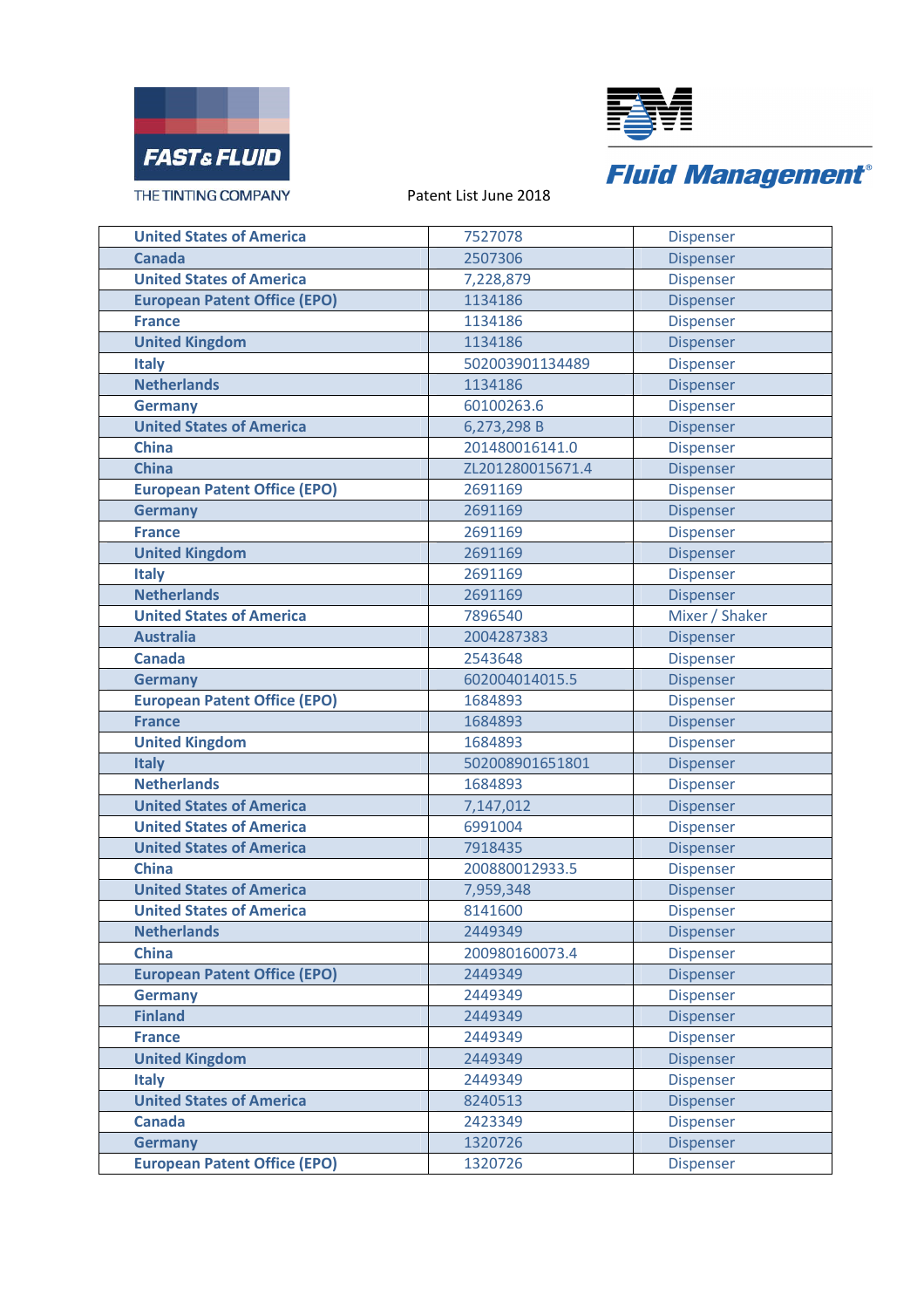



| <b>United Kingdom</b>                          | 1320726          | Dispenser        |
|------------------------------------------------|------------------|------------------|
| <b>Italy</b>                                   | 502010901838770  | <b>Dispenser</b> |
| <b>Netherlands</b>                             | 1320726          | Dispenser        |
| <b>United States of America</b>                | 6,398,513        | <b>Dispenser</b> |
| <b>United States of America</b>                | 6,540,486        | Dispenser        |
| <b>United States of America</b>                | 7562680          | Dispenser        |
| <b>China</b>                                   | ZL201210188918.4 | <b>Dispenser</b> |
| <b>United States of America</b>                | 8,783,516        | <b>Dispenser</b> |
| <b>United States of America</b>                | 8496032          | Dispenser        |
| <b>China</b>                                   | ZL201410136115.3 | <b>Dispenser</b> |
| <b>European Patent Office (EPO)</b>            | 2787402          | <b>Dispenser</b> |
| <b>Germany</b>                                 | 2787402          | <b>Dispenser</b> |
| <b>United Kingdom</b>                          | 2787402          | <b>Dispenser</b> |
| <b>Italy</b>                                   | 2787402          | <b>Dispenser</b> |
| <b>Netherlands</b>                             | 2787402          | Dispenser        |
| <b>United States of America</b>                | 9359184          | <b>Dispenser</b> |
| <b>Canada</b>                                  | 2615814          | Dispenser        |
| <b>China</b>                                   | 200680033509.X   | Dispenser        |
| <b>European Patent Office (EPO)</b>            | 1910095          | Dispenser        |
| <b>Germany</b>                                 | 1910095          | <b>Dispenser</b> |
| <b>France</b>                                  | 1910095          | Dispenser        |
| <b>United Kingdom</b>                          | 1910095          | <b>Dispenser</b> |
| <b>Italy</b>                                   | 502017000003238  | Dispenser        |
| <b>Netherlands</b>                             | 1910095          | <b>Dispenser</b> |
| <b>United States of America</b>                | 7,690,405        | Dispenser        |
| <b>Australia</b>                               | 2007200705       | <b>Dispenser</b> |
| <b>Canada</b>                                  | 2578461          | Dispenser        |
| <b>United States of America</b>                | 7,648,349        | Dispenser        |
| <b>Canada</b>                                  | 2435869          | Dispenser        |
| <b>United States of America</b>                | 6,749,402        | Dispenser        |
| <b>European Patent Office (EPO)</b>            | 1387151          | Dispenser        |
| <b>Germany</b>                                 | 1387151          | Dispenser        |
| <b>Finland</b>                                 | 1387151          | Dispenser        |
| <b>United Kingdom</b>                          | 1387151          | <b>Dispenser</b> |
| <b>Italy</b>                                   | 1387151          | Dispenser        |
| <b>Netherlands</b>                             | 1387151          | Dispenser        |
| <b>World Intellectual Property Org. (WIPO)</b> | WO2015/193403    | Mixer / Shaker   |
| <b>United States of America</b>                | 8820109          | Dispenser        |
| <b>Germany</b>                                 | 2266689          | Dispenser        |
| <b>European Patent Office (EPO)</b>            | 2266689          | Dispenser        |
| <b>United Kingdom</b>                          | 2266689          | Dispenser        |
| <b>Italy</b>                                   | 2266689          | Dispenser        |
| <b>Netherlands</b>                             | 2266689          | <b>Dispenser</b> |
| <b>United States of America</b>                | 8,413,847        | <b>Dispenser</b> |
| <b>United States of America</b>                | 9745182          | Dispenser        |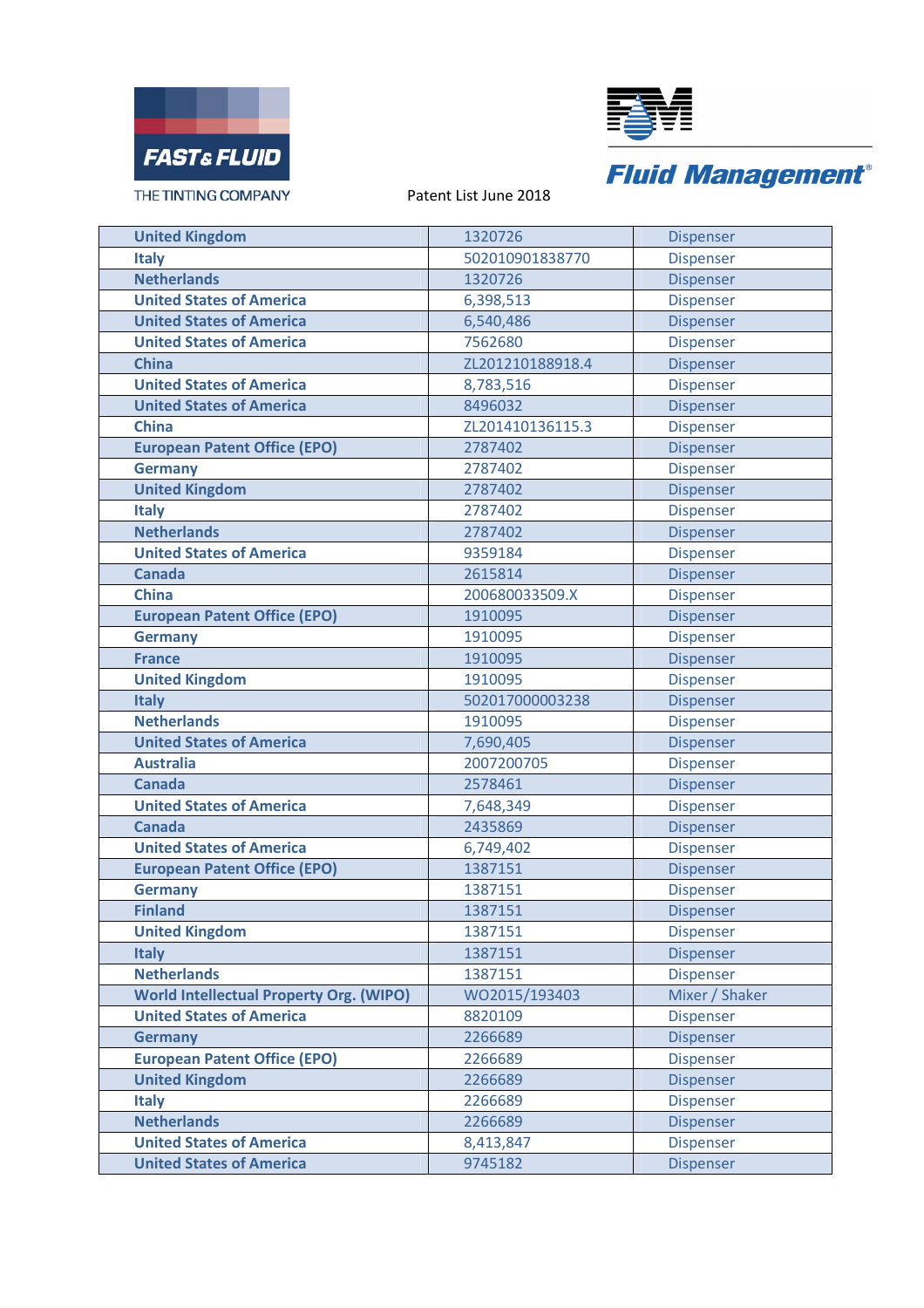



| <b>European Patent Office (EPO)</b> | 2505259          | Dispenser        |
|-------------------------------------|------------------|------------------|
| <b>Germany</b>                      | 602012021151.2   | <b>Dispenser</b> |
| <b>France</b>                       | 2505259          | <b>Dispenser</b> |
| <b>United Kingdom</b>               | 2505259          | Dispenser        |
| <b>Italy</b>                        | 2505259          | <b>Dispenser</b> |
| <b>Netherlands</b>                  | 2505259          | Dispenser        |
| <b>China</b>                        | ZL201280015971.2 | <b>Dispenser</b> |
| <b>European Patent Office (EPO)</b> | 2691168          | <b>Dispenser</b> |
| <b>Germany</b>                      | 2691168          | <b>Dispenser</b> |
| <b>United Kingdom</b>               | 2691168          | Dispenser        |
| <b>Italy</b>                        | 502016000041339  | <b>Dispenser</b> |
| <b>Netherlands</b>                  | 2691168          | Dispenser        |
| <b>United States of America</b>     | 9724658          | <b>Dispenser</b> |
| <b>United States of America</b>     | 9784255          | Dispenser        |
| <b>China</b>                        | ZL03807450       | Dispenser        |
| <b>Germany</b>                      | 60314385.7       | Dispenser        |
| <b>European Patent Office (EPO)</b> | 1492970          | Dispenser        |
| <b>Spain</b>                        | 1492970          | Dispenser        |
| <b>United Kingdom</b>               | 1492970          | <b>Dispenser</b> |
| <b>Italy</b>                        | 502007901555254  | Dispenser        |
| <b>Japan</b>                        | 4351069          | <b>Dispenser</b> |
| <b>Netherlands</b>                  | 1492970          | Dispenser        |
| <b>Turkey</b>                       | 1492970          | Dispenser        |
| <b>United States of America</b>     | 7,434,708        | Dispenser        |
| <b>United States of America</b>     | 6,811,058        | Dispenser        |
| <b>China</b>                        | 20118067957.2    | <b>Dispenser</b> |
| <b>European Patent Office (EPO)</b> | 2661573          | Dispenser        |
| <b>Germany</b>                      | 2661573          | Dispenser        |
| <b>Finland</b>                      | 2661573          | <b>Dispenser</b> |
| <b>France</b>                       | 2661573          | Dispenser        |
| <b>United Kingdom</b>               | 2661573          | Dispenser        |
| <b>Ireland</b>                      | 2661573          | <b>Dispenser</b> |
| <b>Italy</b>                        | 2661573          | <b>Dispenser</b> |
| <b>Netherlands</b>                  | 2661573          | Dispenser        |
| <b>Turkey</b>                       | 2661573          | <b>Dispenser</b> |
| <b>United States of America</b>     | 9494240          | Dispenser        |
| <b>China</b>                        | 200610082060.8   | <b>Dispenser</b> |
| <b>Germany</b>                      | 602006000946.1   | Dispenser        |
| <b>Spain</b>                        | 1688652          | <b>Dispenser</b> |
| <b>France</b>                       | 1688652          | Dispenser        |
| <b>United Kingdom</b>               | 1688652          | Dispenser        |
| <b>Italy</b>                        | 502008901645524  | <b>Dispenser</b> |
| <b>Netherlands</b>                  | 1688652          | <b>Dispenser</b> |
| <b>United States of America</b>     | 7,644,840        | Dispenser        |
| <b>China</b>                        | 201010175099.0   | Dispenser        |
|                                     |                  |                  |